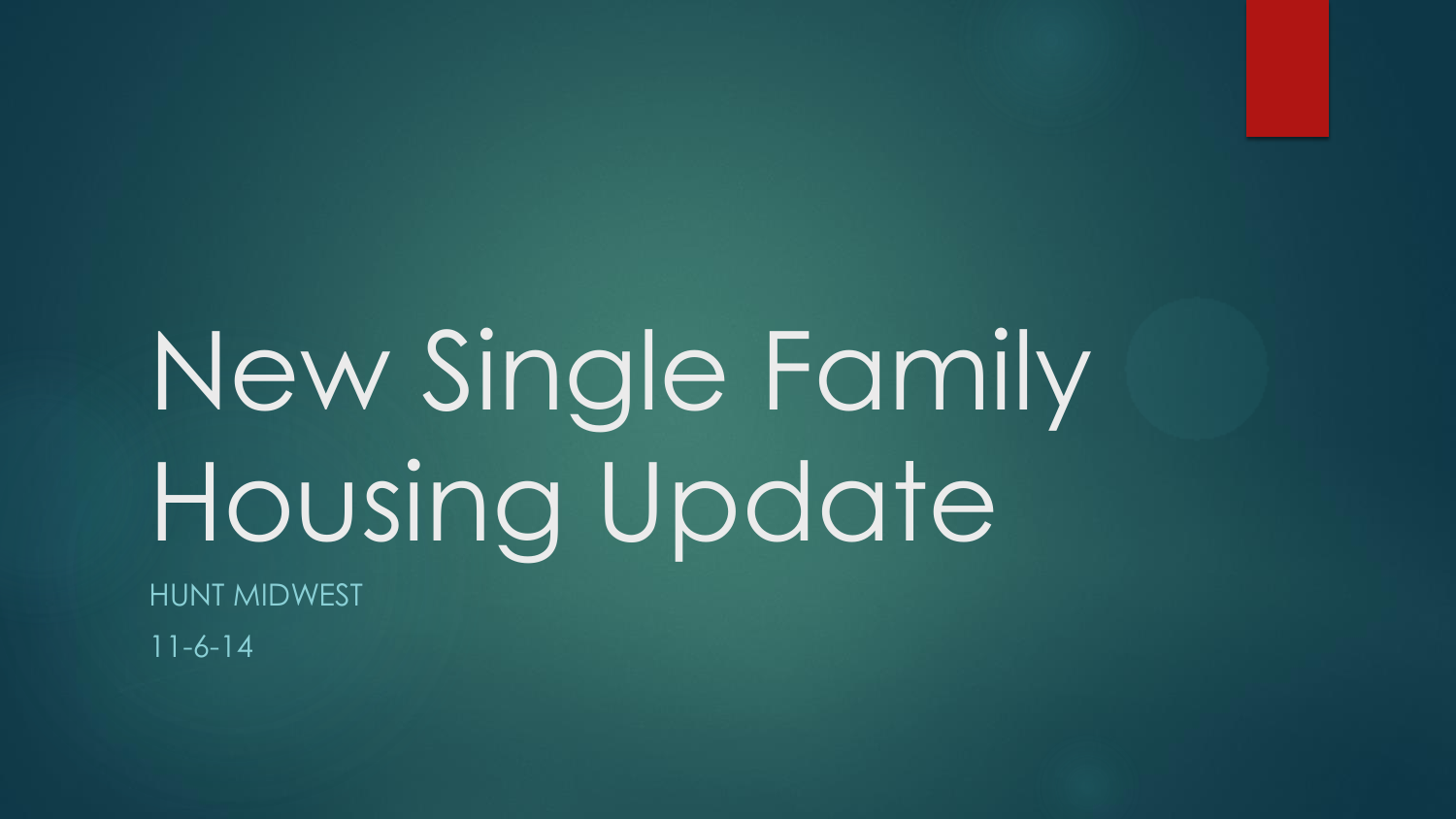### KC Metro 7 County SF Building Permits by Year - 2014 Estimated at 4060

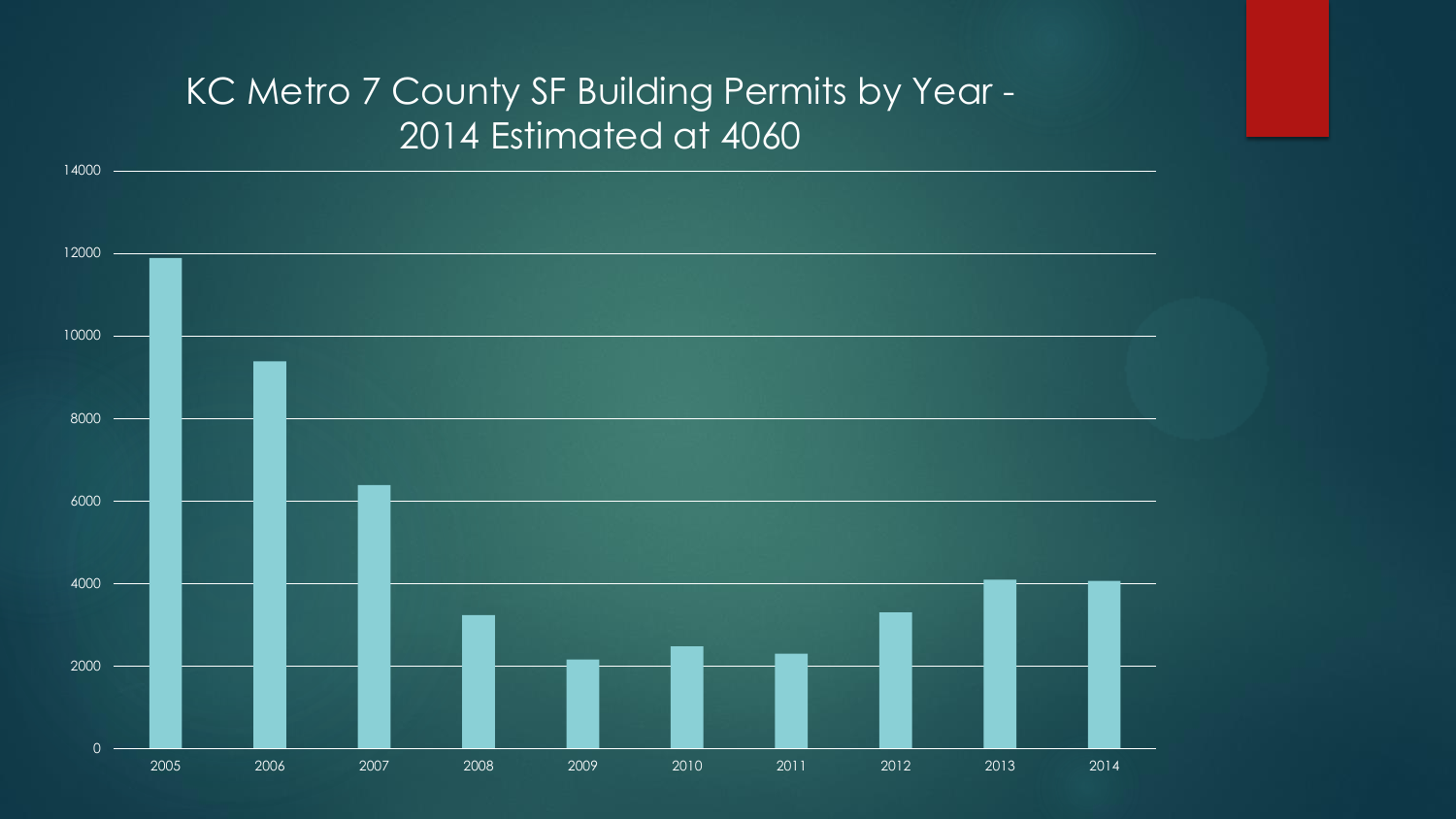#### **KC Metro 7 County SF Building Permits as of 9-2014 3126 Permits**

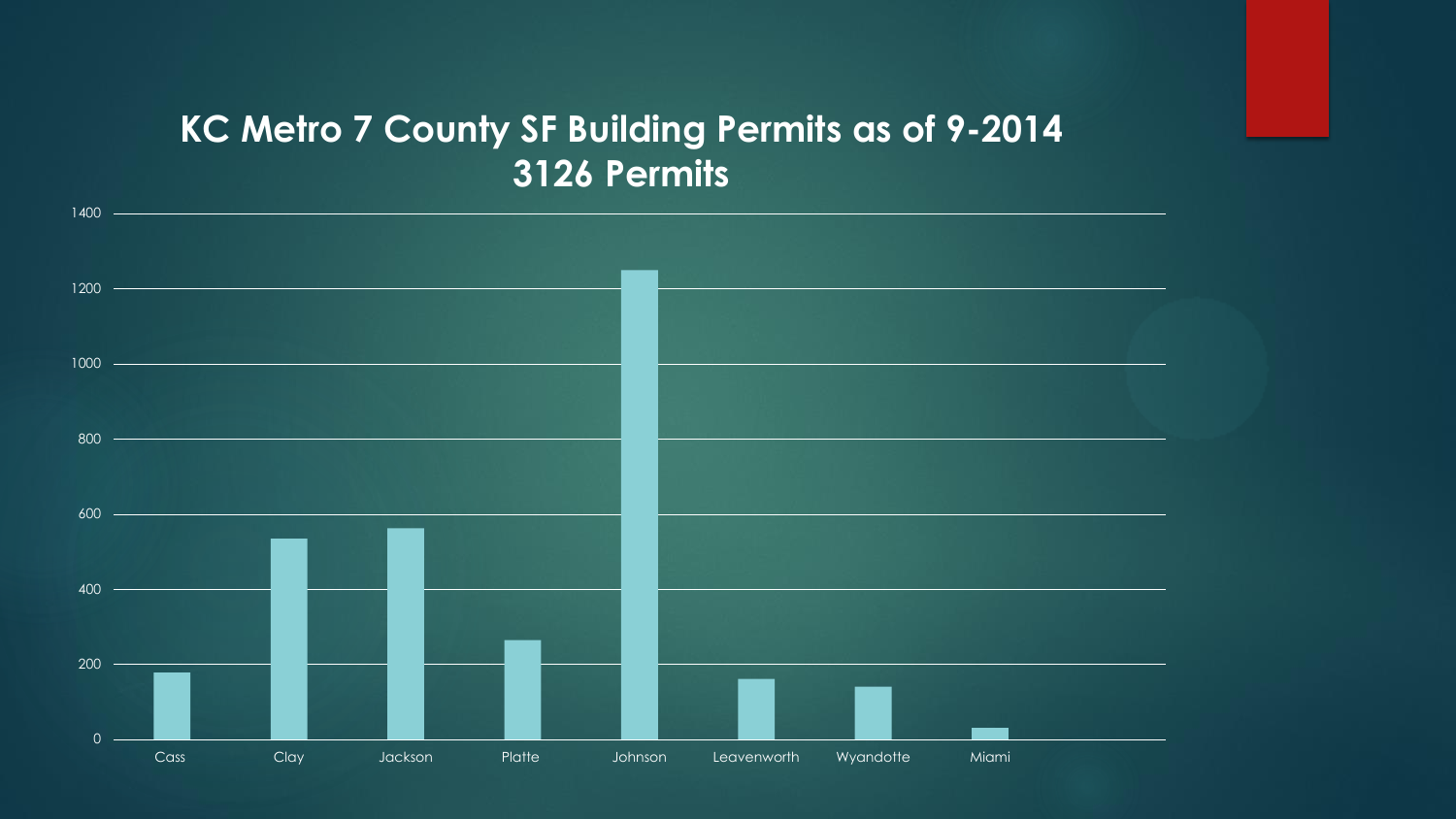#### **2014 Kansas City SF Building Permits by County as of 9-2014 - 557 Permits**

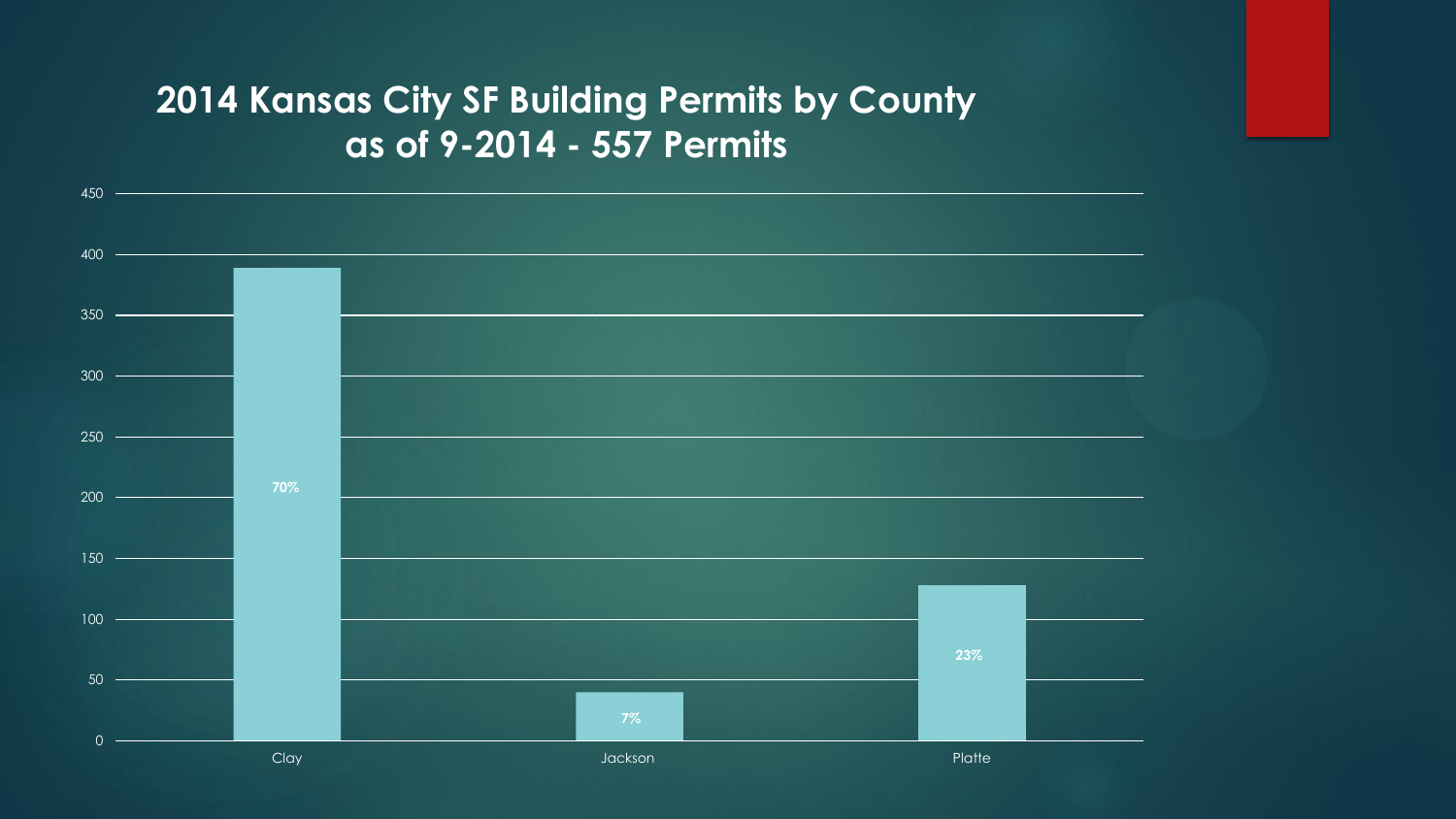#### **2014 KC Metro Strong Market Area SF Building Permits as of 9-2014**

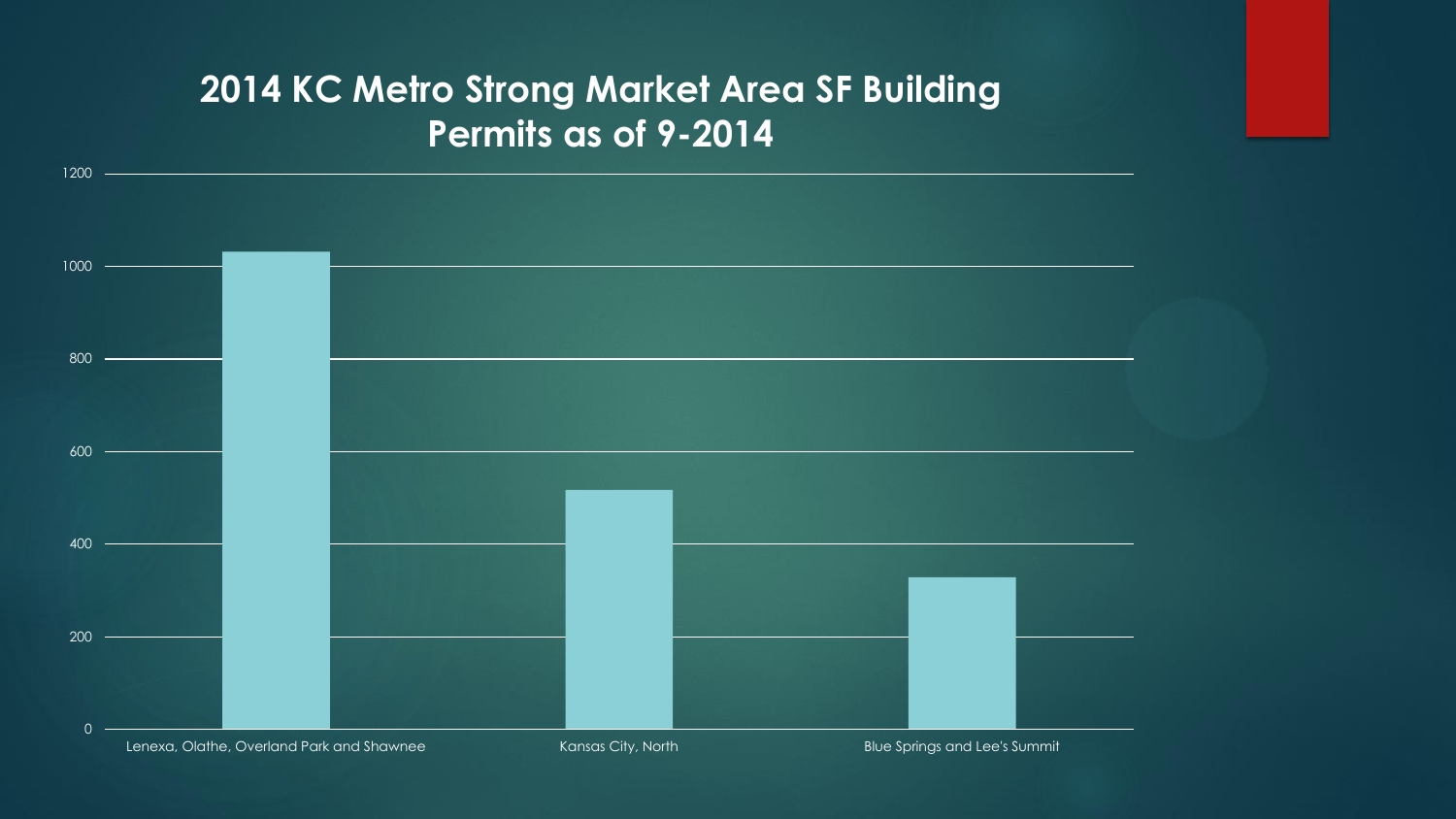#### **2014 KC Northland Residential Permits**

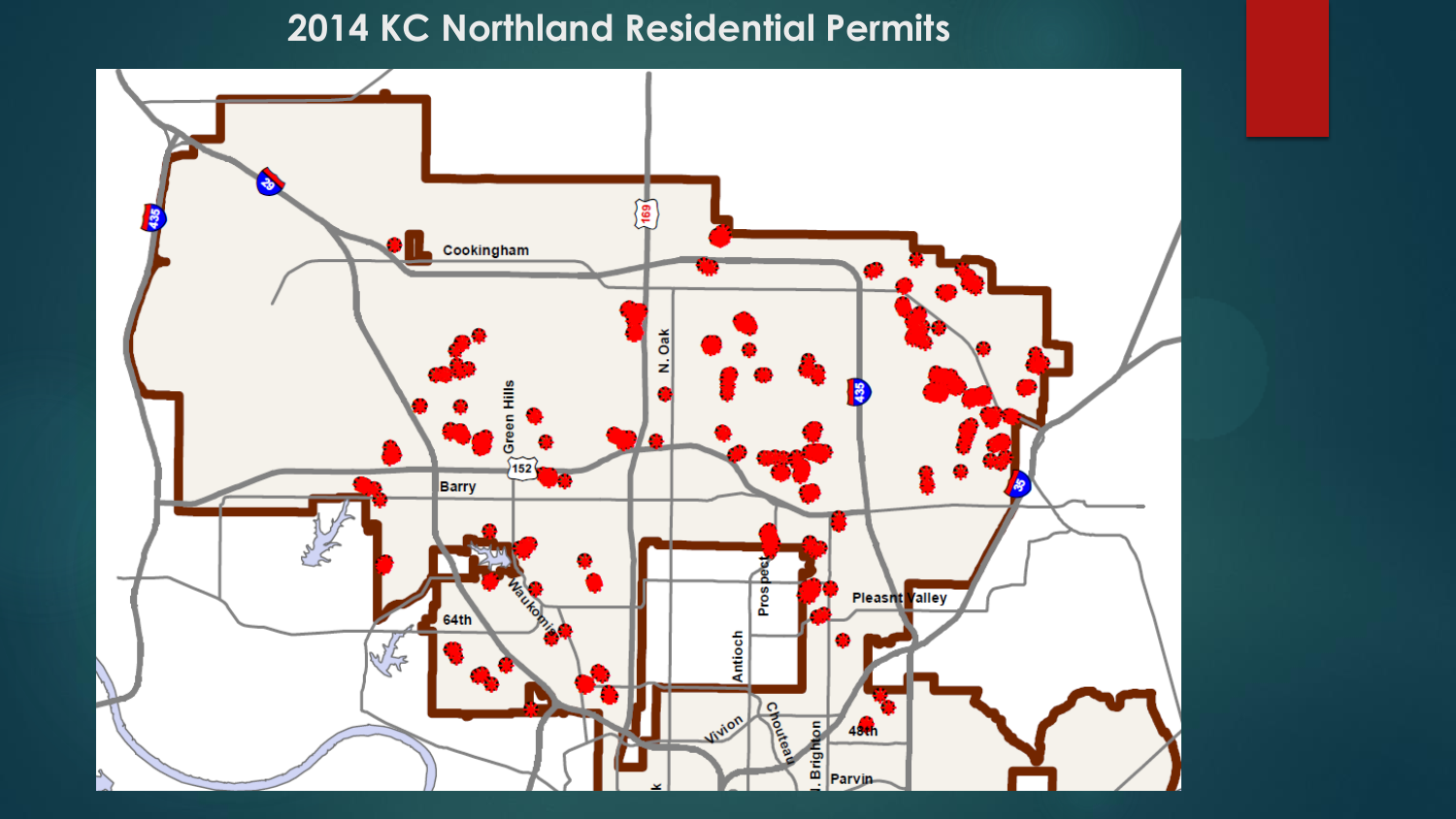## Indicators of growth back to a new normal

- Continued low mortgage rates
- General economic growth better employment and higher wages
- More job security
- Reductions in foreclosures and distressed / bank owned homes and lots
- Local 6.9 month supply for new homes
- NAHB projecting a 6.6% increase in housing starts for 2014
- Builder confidence
- Strong multi-family market
- 80 Million 18-34 year olds (millennials) begin to form households. They represent 25% of the entire United States population and are a bigger age cohort than baby boomers.